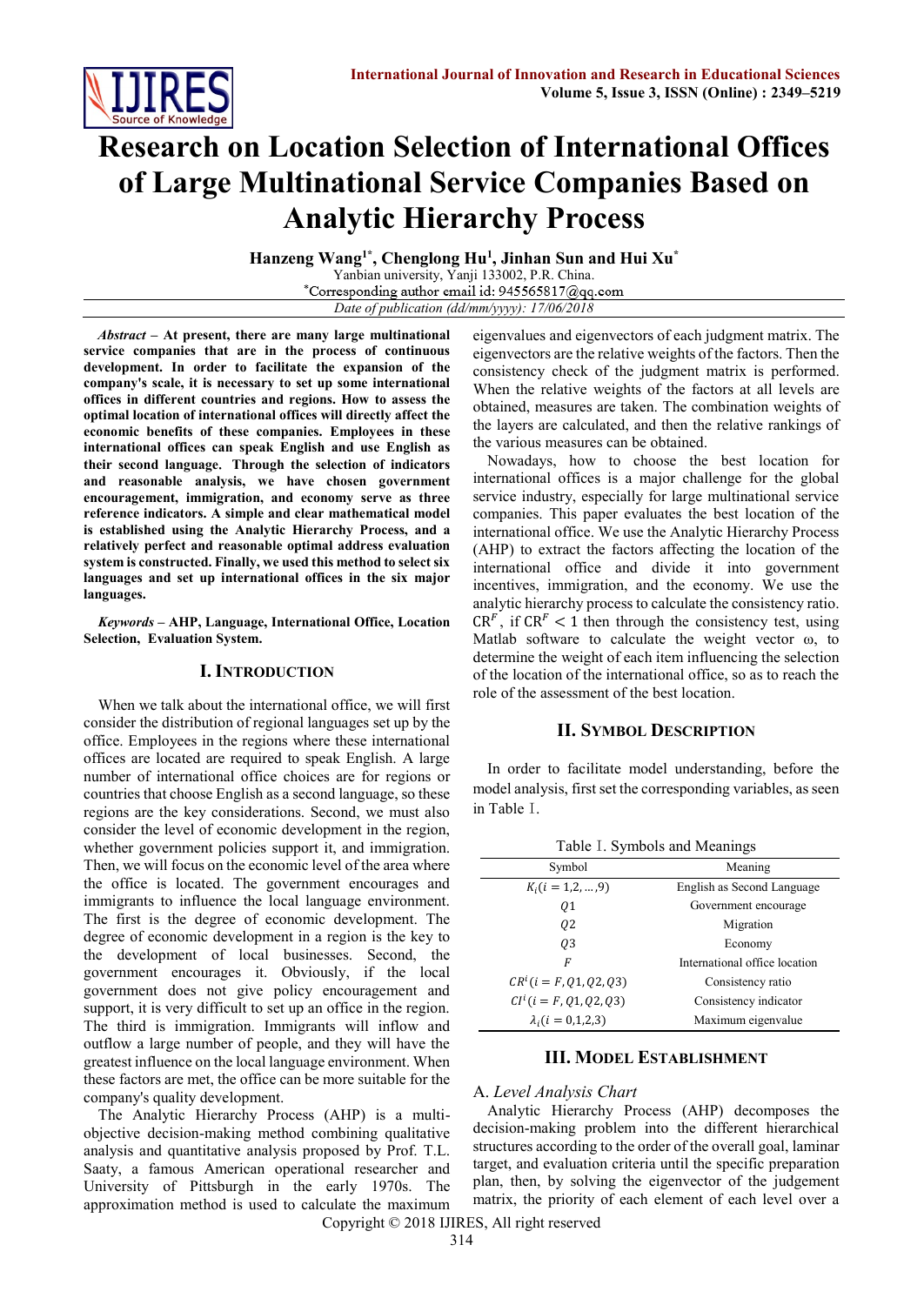

certain element of the previous level is solved.. Finally, the method of weighted summation is used to merge the final weights of the alternatives for the total goal. The ultimate weight is the optimal solution. Our goal is to assess the location of the international office. It is divided into three

levels to study the weight of the influencing factors in the lowest level countries, and then to assess the site selection through the weights of the three factors. We can see from Figure 1.



## B. *Analysis Process*

According to the important impact indicators, we can find out the countries with English as the second mother tongue, and then analyze, we can see the distribution map of Figure 2.



Fig.2 English-speaking countries

Based on extensive literature review, combined with linguistic data in these countries and the location of international offices related to various factors in recent years, a judgment matrix can be constructed from the top to the bottom based on the scale of the Table II judgment matrix

| Table II. Judgment Matrix |                                                 |  |  |  |  |  |
|---------------------------|-------------------------------------------------|--|--|--|--|--|
| Scale                     | meaning                                         |  |  |  |  |  |
|                           | i factor and j factor as important              |  |  |  |  |  |
|                           | i factor is more important than <i>i</i> factor |  |  |  |  |  |
|                           |                                                 |  |  |  |  |  |

|            | i factor is more important than j factor                                                                             |
|------------|----------------------------------------------------------------------------------------------------------------------|
|            | i than <i>j</i> factor is very important                                                                             |
|            | i factor than j factor is absolutely important                                                                       |
| 2,4,6,8    | Is the scale value corresponding to the<br>intermediate state between the about two<br>judgments                     |
| reciprocal | If the j factor is compared with the factor i,<br>the judgment values are $a_{ji} = \frac{1}{a_{ij}}$ , $a_{ii} = 1$ |

According to the scales in the table, the relative importance of the first layer of each link in the second layer can be analyzed, and an F-Q judgment matrix can be established. For details, please refer to Table 3.

|  | Table III. F-Q Judgment Matrix |
|--|--------------------------------|
|--|--------------------------------|

|                |    | $14010$ $111.1$ $\sqrt{8}$ augusta matrix |     |
|----------------|----|-------------------------------------------|-----|
| F              | Οl | Q <sub>2</sub>                            | O3  |
| Q1             |    | 1/5                                       | 1/3 |
| Q2             |    |                                           |     |
| Q <sub>3</sub> |    | 1/2                                       |     |

According to the same method of establishment, we can establish the judgment matrix of the third layer of each factor to the second layer. The judgment matrix Q1-K, the judgment matrix Q2-K, and the judgment matrix Q3-K can be derived. See Tables IV, V and VI for details.

| Q <sub>1</sub> | K1  | K <sub>2</sub> | K3                          | K4             | ÷<br>K5 | K6             | K7             | K8  | K9 |
|----------------|-----|----------------|-----------------------------|----------------|---------|----------------|----------------|-----|----|
|                |     |                |                             |                |         |                |                |     |    |
| K1             |     | $\overline{2}$ | 3                           | $\mathfrak{D}$ | 3       | 4              | $\overline{2}$ | 4   |    |
| K <sub>2</sub> | 1/2 |                | $\mathcal{D}_{\mathcal{A}}$ | $\overline{4}$ | 5       | 3              | 2              | 4   |    |
| K3             | 1/3 | 1/2            |                             | 1/2            | 1/3     | 3              | 2              | 4   |    |
| K4             | 1/2 | 1/4            | 2                           |                | 2       | $\overline{4}$ |                | 3   |    |
| K <sub>5</sub> | 1/3 | 1/5            | 3                           | 1/2            |         | 1/2            | 1/7            | 4   |    |
| K <sub>6</sub> | 1/4 | 1/3            | 1/3                         | 1/4            | 2       |                | 3              |     |    |
| K7             | 1/2 | 1/2            | 1/2                         | 1/5            | 7       | 1/3            |                | 4   |    |
| K8             | 1/4 | 1/4            | 1/4                         | 1/3            | 1/4     | 1/5            | 1/4            |     |    |
| K9             | 1/5 | 1/3            | 1/3                         | 1/6            | 1/3     | 1/2            | 1/3            | 1/2 |    |

Table IV. Q1-K Judgment Matrix

Copyright © 2018 IJIRES, All right reserved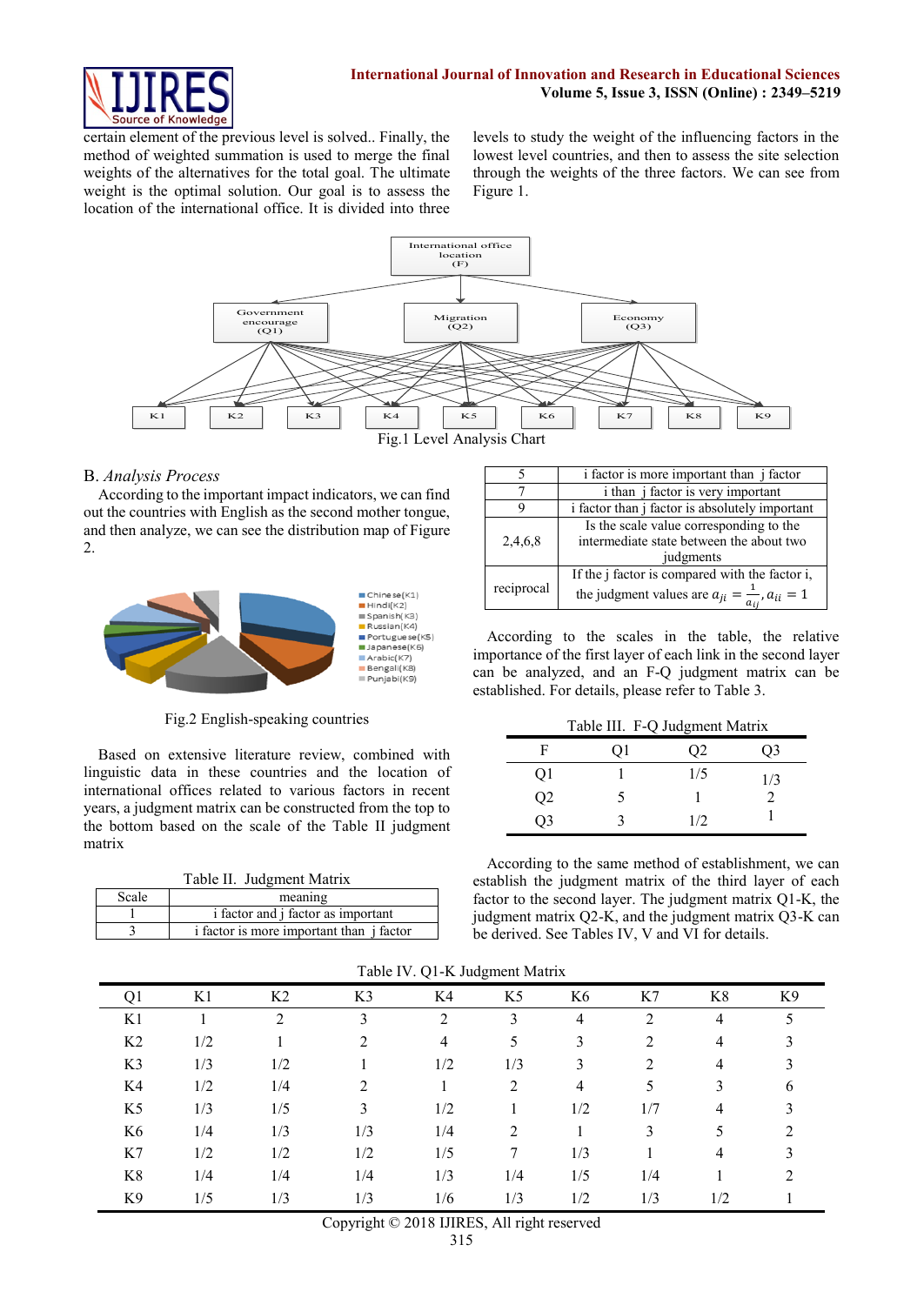

# **International Journal of Innovation and Research in Educational Sciences Volume 5, Issue 3, ISSN (Online) : 2349–5219**

| Table V. Q2-K Judgment Matrix  |                |                |                |                |                |                |                |                  |                |
|--------------------------------|----------------|----------------|----------------|----------------|----------------|----------------|----------------|------------------|----------------|
| Q2                             | K1             | K2             | K3             | K4             | K <sub>5</sub> | K <sub>6</sub> | K7             | K8               | K <sub>9</sub> |
| K1                             | $\mathbf{1}$   | $\overline{3}$ | $\overline{2}$ | 5              | 6              | $\overline{4}$ | 5              | 1/3              | 1/2            |
| K2                             | 1/3            | 1              | 1/3            | $\overline{2}$ | 1/2            | 1/4            | 1/5            | $\boldsymbol{2}$ | $\mathfrak{Z}$ |
| K3                             | 1/2            | $\overline{3}$ | $\mathbf{1}$   | 1/2            | 1/3            | $\overline{2}$ | $\overline{2}$ | $\overline{4}$   | $\overline{3}$ |
| K4                             | 1/5            | 1/2            | $\overline{c}$ | $\mathbf{1}$   | 1/3            | 1/4            | 5              | 3                | $\overline{2}$ |
| K <sub>5</sub>                 | 1/6            | $\overline{2}$ | $\overline{2}$ | $\overline{3}$ | $\mathbf{1}$   | $\overline{2}$ | 4              | 6                | $\overline{3}$ |
| K <sub>6</sub>                 | 1/4            | $\overline{4}$ | 1/3            | $\overline{4}$ | 1/2            | $\mathbf{1}$   | $\overline{2}$ | 3                | 5              |
| K7                             | 1/5            | 5              | 1/2            | 1/5            | 1/4            | 1/2            | $\mathbf{1}$   | $\overline{2}$   | 3              |
| $\rm K8$                       | $\overline{3}$ | 1/2            | 1/4            | 1/3            | 1/6            | 1/3            | 1/2            | $\mathbf{1}$     | $\overline{2}$ |
| K9                             | $\overline{2}$ | 1/3            | 1/3            | 1/2            | 1/3            | 1/5            | 1/3            | 1/2              | $\mathbf{1}$   |
| Table VI. Q3-K Judgment matrix |                |                |                |                |                |                |                |                  |                |
|                                |                |                |                |                |                |                |                |                  |                |
| Q <sub>3</sub>                 | K1             | K2             | K3             | K4             | K <sub>5</sub> | K6             | K7             | K8               | K9             |
| K1                             | $\mathbf{1}$   | $\overline{4}$ | 1/2            | 1/3            | $\overline{3}$ | 6              | $\overline{2}$ | 1/2              | $\overline{3}$ |
| K2                             | 1/4            | $\mathbf{1}$   | $\overline{4}$ | $\overline{2}$ | $\overline{3}$ | 1/4            | 1/2            | $\overline{2}$   | $\overline{2}$ |
| K3                             | $\overline{2}$ | 1/4            | 1              | 1/3            | $\overline{2}$ | $\overline{3}$ | $\mathfrak{Z}$ | $\overline{2}$   | 1/2            |
| K4                             | $\overline{3}$ | 1/2            | $\overline{3}$ | $\mathbf{1}$   | $\overline{2}$ | 1/4            | $\overline{3}$ | 1/2              | $\overline{3}$ |
| K <sub>5</sub>                 | 1/3            | 1/3            | 1/2            | 1/2            | $\mathbf{1}$   | 3              | 4              | $\overline{2}$   | 3              |
| K <sub>6</sub>                 | 6              | $\overline{4}$ | 1/3            | $\overline{4}$ | 1/3            | $\mathbf{1}$   | $\overline{3}$ | $\overline{2}$   | $\overline{4}$ |
| K7                             | 1/2            | $\overline{2}$ | 1/3            | 1/3            | 1/4            | 1/3            | $\mathbf{1}$   | 1/2              | $\overline{2}$ |

K9 1/3 1/2 2 1/3 1/3 1/4 1/2 1/3 1

# C*. Consistency Check*

We use the method is to use the maximum eigenvalue of the judgment matrix and its eigenvectors to calculate the weight vector of the order, the accuracy of the method is high. Using mathematical software Matlab to determine the judgment matrix, the maximum eigenvalue of the judgment matrix F-Q is  $\lambda_0$  = 3.00369, which is normalized with the corresponding eigenvector to obtain  $\omega^F = \{0.1095, 0.5816,$ 0.3090}, and use this vector as the weight vector of the second layer. In order to ensure the reliability of the above weight vector, we need to test the consistency of the judgment matrix. First calculate the consistency indicator.

$$
CIF = (\lambda_0 - n)/(n - 1)
$$

Where n is the order of the judgment matrix, the correspondence index  $K_1$  corresponding to the judgment matrix F-B is 0.00185, and then

Look up the table to get the corresponding random consistency index  $R1 = 0.58$ , so as to get the consistency ratio:

$$
CR^{F} = \frac{K_1}{R_1} = 0.00318
$$

Because  $CR<sup>F</sup> < 1$ , Passed the consistency test, you can use the normalized eigenvector  $\omega^F$  as the second layer of the weight vector order. Similarly, the maximum eigenvalues of other judgment matrices, ranking weight vectors, consistency indexes and consistency ratios can be obtained, see Table VII.

Table VII. Consistency Ratios

| Table VII. Consistency Ratios |                                                    |  |  |  |  |  |  |  |  |  |
|-------------------------------|----------------------------------------------------|--|--|--|--|--|--|--|--|--|
|                               | n 1 2 3 4 5 6 7 8 9 10 11                          |  |  |  |  |  |  |  |  |  |
|                               | RI 0 0 0.58 0.9 1.12 1.24 1.32 1.41 1.45 1.49 1.50 |  |  |  |  |  |  |  |  |  |

Since  $CR^{Qi}$  (i = 1, 2, 3, 4) passes the consistency check (See Table VIII), that is, the degree of consistency of the judgment matrix Qi-K ( $I = 1, 2, 3, 4$ ) is within the allowable range, use naturalized eigenvector as its weight vector.

Using the weight vectors  $\omega^F$  and  $\omega^{Qi}$  (i = 1, 2, 3 and 4) that have been obtained, the weight vector of the total rank of the hierarchy can be calculated as

 $\Omega = (0.0228, 0.0222, 0.0106, 0.0181, 0.0082, 0.0096,$ 0.0116, 0.0033, 0.0032, 0.1340, 0.0375, 0.0641, 0.0545, 0.0921, 0.0729, 0.0432, 0.0488, 0.0345, 0.0553, 0.0337, 0.0375, 0.0366, 0.0312, 0.0612, 0.0146, 0.0261, 0.0128).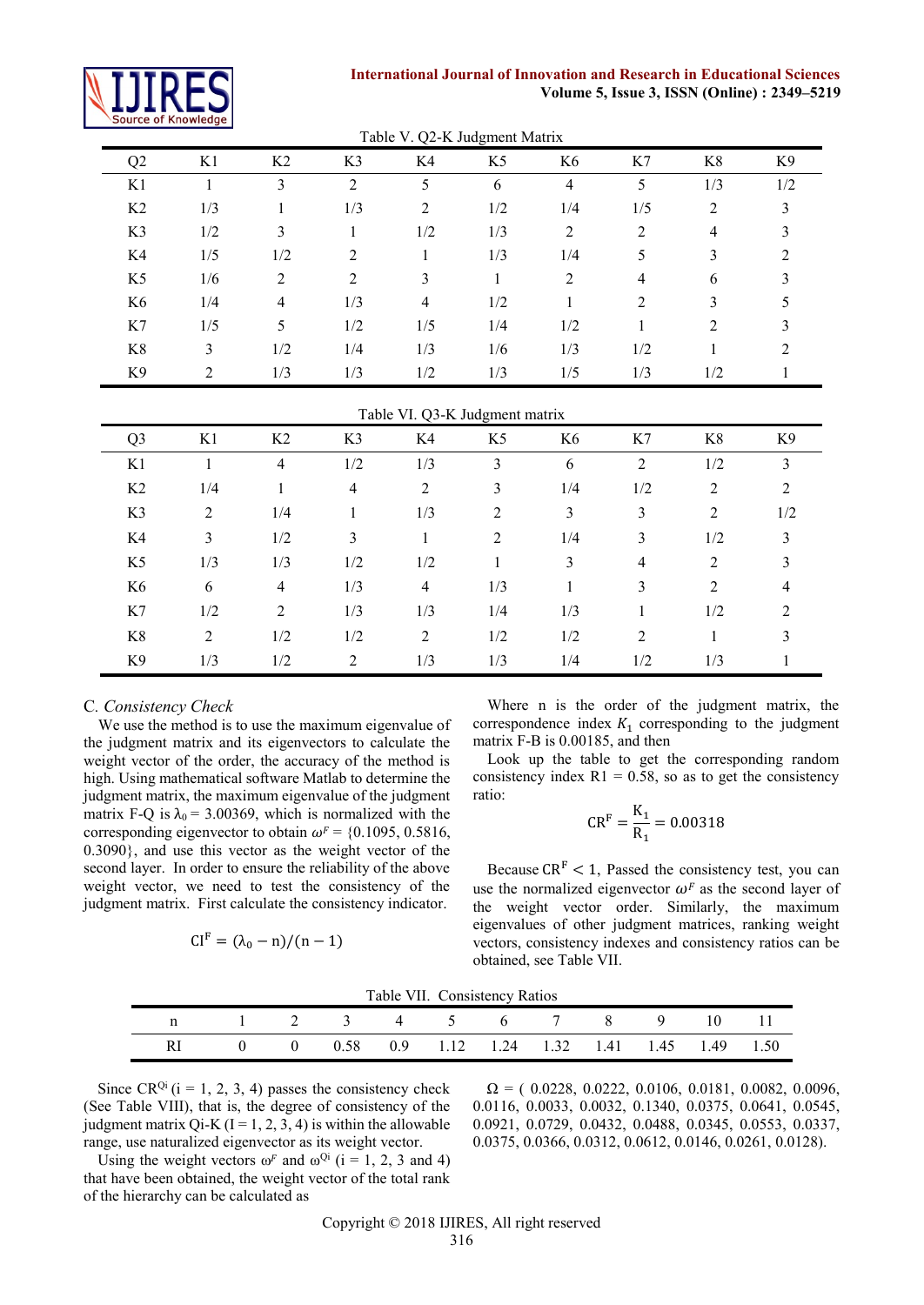

| Judgment matrix | Maximum              | Sort weight vector                        | consistency                  | Consistency ratio |
|-----------------|----------------------|-------------------------------------------|------------------------------|-------------------|
|                 | eigenvalue           |                                           | index                        |                   |
| $Q1-K$          | $\lambda$ 1 = 10.953 | $\omega^{Q1}$ = [ 0.2087, 0.2024, 0.0965, | $CIQ1 = 0.244$               | $CR^{Q1} = 0.168$ |
|                 |                      | 0.1649, 0.0753, 0.0874, 0.1056,           |                              |                   |
|                 |                      | 0.0304, 0.0289]                           |                              |                   |
| $O2-K$          | $\lambda$ 2 = 12.988 | $\omega^{Q2}$ = [ 0.2305, 0.0644, 0.1102, | $\overline{CI}^{Q2} = 0.499$ | $CR^{Q2} = 0.344$ |
|                 |                      | 0.0938, 0.1583, 0.1254, 0.0742,           |                              |                   |
|                 |                      | 0.0839, 0.0593]                           |                              |                   |
| $O3-K$          | $\lambda$ 3 = 13.792 | $\omega^{Q3}$ = [0.1790, 0.1090, 0.1213,  | $CI^{Q3} = 0.599$            | $CR^{Q3} = 0.413$ |
|                 |                      | 0.1185, 0.1010, 0.1981, 0.0472,           |                              |                   |
|                 |                      | 0.0843, 0.0415                            |                              |                   |

#### Table VIII. The Judgment Matrix Qi-K Calculation Result

Since the final influencing factors take into account the three factors of economy, population migration and state encouragement, adding the weights of the three factors leads to the final impact weight of the final country.

Obtained the weight vector:

 $\Omega = [0.2121, 0.0934, 0.1084, 0.1092, 0.1315, 0.1437,$ 0.0694, 0.0782, 0.0505]

Arrange the weights of each country and draw out Figure 3.



# **IV. CONCLUSION**

After comprehensive consideration, this paper chooses three factors: economy, population migration and government encouragement, and sets up a new weight combination by using AHP. According to the final influence weight, we arrange the order of various language regions. The first six languages of the weight were found in Chinese, Japanese, Portuguese, Russian, Spanish and Hindi, and the countries and regions in which they were native were identified in different colors on the map. Finally, the areas established by these international offices were obtained. We can select the regions where the top six languages are located, as shown in Figure 4 with K1 being native to Chinese, K2 in Hindi using K3 Spanish as a native language; K4 as a native language; K5 as a native Portuguese; K6 as a native Japanese language.



Copyright © 2018 IJIRES, All right reserved Fig. 4. International Office Selection Char